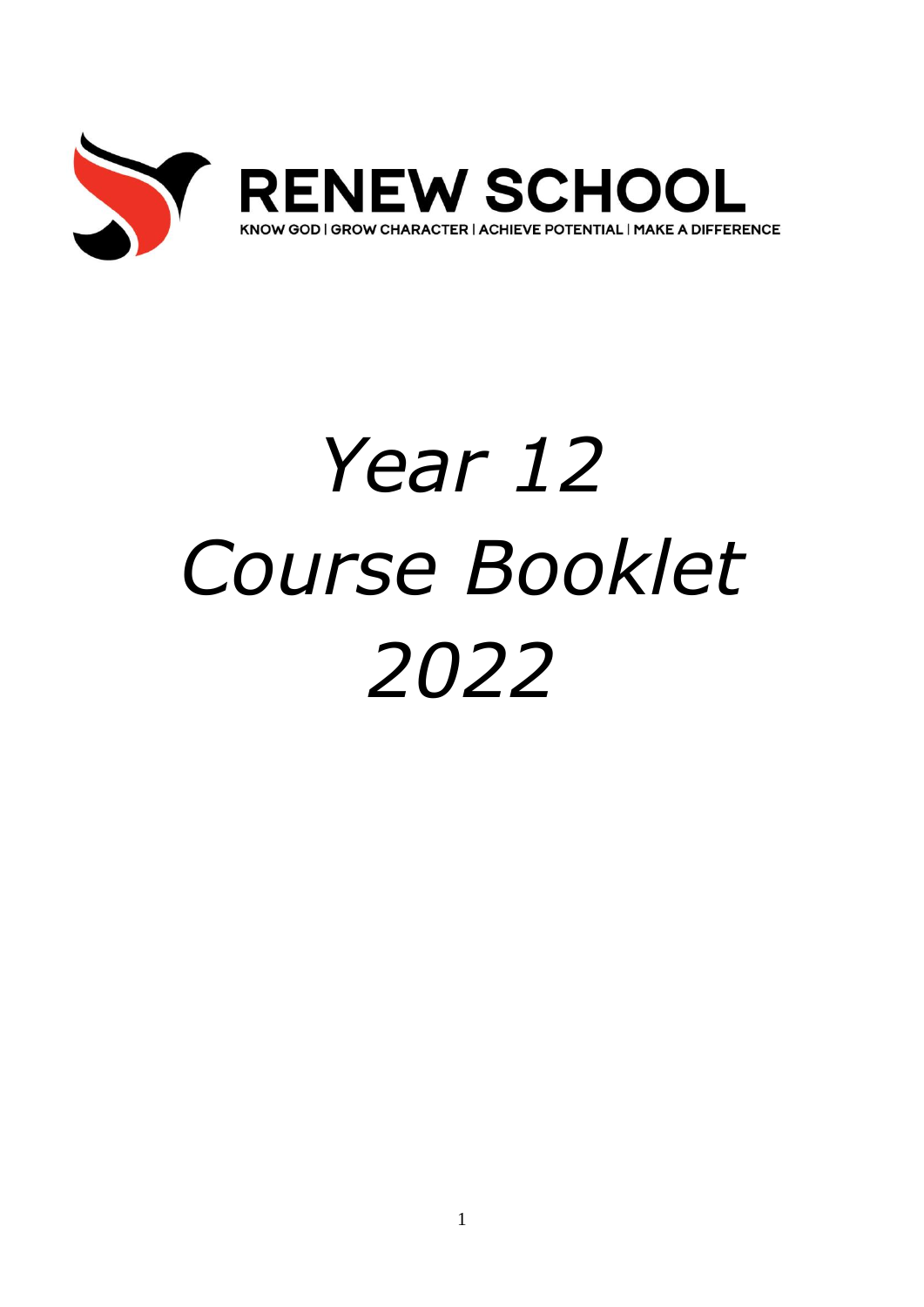## **Introduction**

Dear Parents and Students

This booklet is to assist you to make subject choices for 2022. It is important to read the introductory sections before filling out the subject choices on the option sheets.

Some courses require prior study to prepare students for that course. If parents or students have any questions, please feel free to come in and discuss these with the student's current form teacher, or with Mr Harris.

## **Choosing Options**

There are several considerations when choosing the pathway and options for any students.

- ➢ *Abilities. God has placed in each person gifts and abilities (1 Peter 4:10). None of us have been left out. One of the main reasons for those gifts and abilities is that we may more effectively fulfil His purpose concerning us here on the Earth.*
- ➢ *Interests. Interests can often be a trigger also to help determine our direction. If we have a strong interest in an area, we are more likely to do well in it. However, decisions need to be based on genuine interest, not whether just by whether we like a particular teacher, or by the fact that our friends are doing that subject.*
- ➢ *Occupation Choice. God has already set a plan out for our lives (Jeremiah 29:11). Sometimes we have a clear indication of what God wants us to do and sometimes we don't. Students can discuss this with the Careers Advisor. If a student doesn't have a clear indication of what God wants them to do, then they should try to keep the options open by not specialising too soon.*
- ➢ *Class Based subject. The advantage of having teacher led learning cannot be over emphasised; and this should influence student choice of subjects. Working on a subject through Te Kura can prove to be harder than many students anticipate.*
- ➢ *Training for employment. The subjects available at school are not designed to be 'job training'. You will get this in your post school years on the job or in tertiary training*

## **Courses of Study**

The courses for Year 12 students are in this booklet. A flowchart of class-based courses is given so parents and students may see where courses lead and their pre-requisite courses.

At Renew School, all Year 12 students are expected to take Biblical Studies and English. To maximise opportunities for gaining a Level 2 NCEA, a further 4 options should be chosen. Course choice should be based on previous study at Level 1, any interests the student has, their strengths and their future direction.

Once parents and students have some indication of option choices, carefully indicate all the subjects that you are interested in, **fill out the option choice sheet** and return it to your form teacher.

Please Note that if there is an option that you would like to do that is not listed in the booklet, please come and talk to Mr Harris about it. This is particularly so for students at Y12 and 13. There may be scope to do or source that particular course from another provider such as Northtec or Open Polytech through STAR funding.

*Please be assured. Parents/students should not fear making wrong option choices. We serve a big God who is able to turn all things to good (Romans 8:28). Further, He has the power to open and close doors concerning your future. If He has destined for us to do something and we are walking close to Him, then He will make it happen (Revelation 3:7).*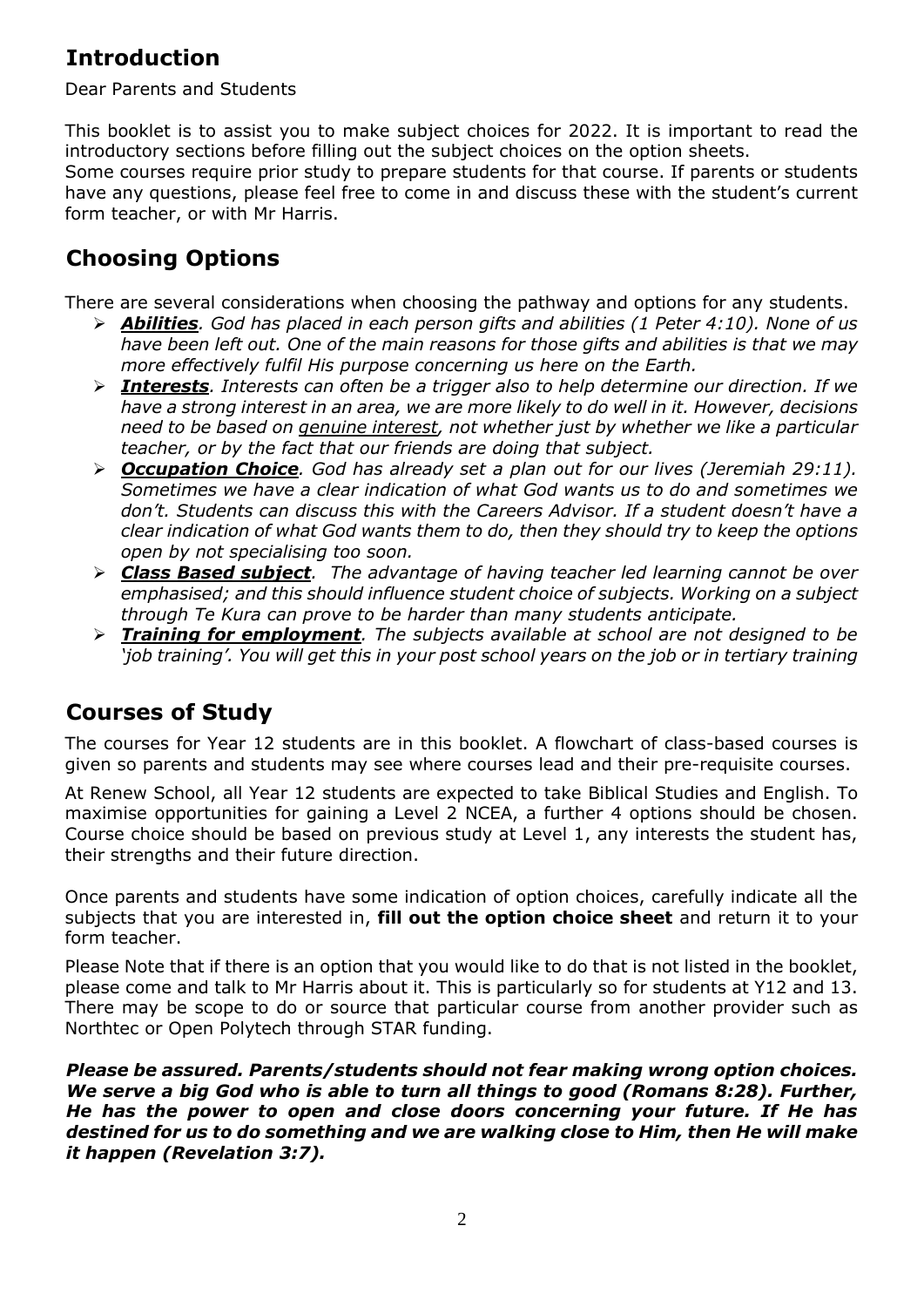## **Level 2 NCEA Certificate at Renew School**

Senior secondary students gain nationally recognised academic qualifications. Students at Y12 will have opportunity to have obtain a Level 2 NCEA Certificate.

**They need to achieve 80 credits, 60 of which are at Level 2 or above**. The other 20 can be from those they achieved at L1.

The 60 credits at Level 2 or above that are required for an NCEA Level 2 Certificate, can be gained from assessment using Achievement Standards or Unit Standards, each of which carry a certain number of credits depending largely upon the amount of work to study to meet the standard.

Achievement Standards have different grades of achievement. A student who achieves can do so with an "Achieved", an "Achieved with Merit" and an "Achieved with Excellence". However, a student can only be awarded an "Achieved" if they meet the standard for a Unit Standard.

## **Endorsements**

As recognition of overall high achievement, students have opportunity to gain **Certificate Endorsement** in Level 2 NCEA. There are two possible Level 2 NCEA Certificate Endorsements:

- **NCEA Merit Certificate** (Level 2) if they gain 50 or more Level 2 credits at merit and excellence levels, or an
- **NCEA Excellence Certificate** (Level 2) if they gain 50 or more Level 2 credits at excellence level.

It is important to note that *virtually all* courses of study that are done through an external provider will be assessed with Unit Standards, not Achievement Standards.

In any course of study using Achievement Standards, in recognition of high levels of achievement, students will also have opportunity to gain **Course Endorsement** in that course.

Students will gain an endorsement for a course if, in a single school year, they achieve: 14 or more credits at Merit or Excellence, and **at least 3 of these credits from externally assessed standards** and 3 credits from internally assessed standards. Note, this does not apply to Physical Education and Christian Studies, both of which can

give course endorsement with solely internally assessed standards.

Further to this a Grade Point scoring system is used for externally assessed standards. Details of this need not be explained here.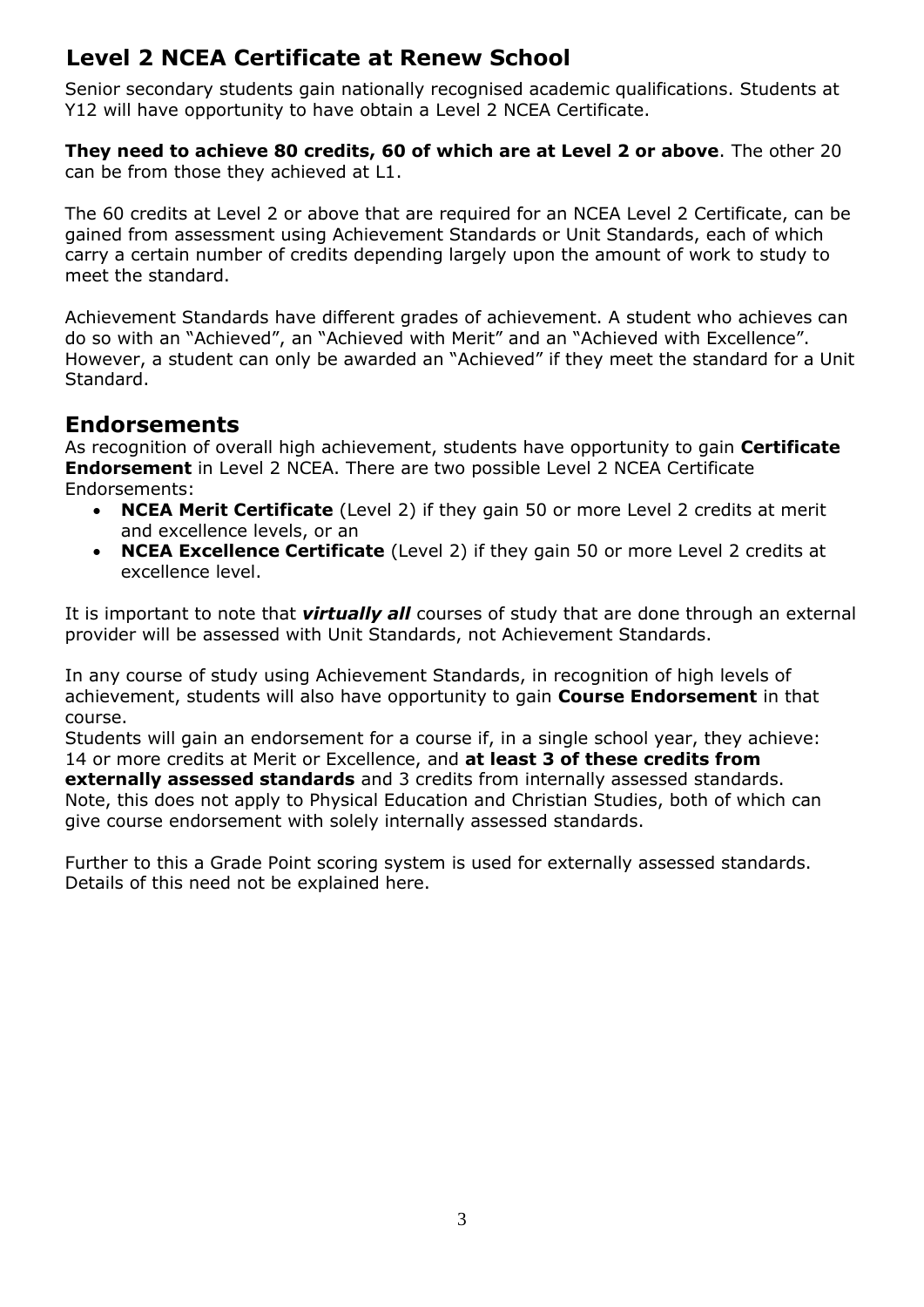# **Core Courses**

All Year 12 students are expected to undertake courses in:

- **Biblical Studies** 2 periods per week
- **English** 4 periods per week

## **Y12 Biblical Studies**

#### **Mode of Instruction: Class Based Subject**

Biblical Studies is a compulsory area of study at Christian Renewal School. Understanding of God and the Bible is crucial for young people to be successful in life. There is also an expectation that they will then become more effective in communicating the message of the Bible and Christianity to others. Students complete study through classroom teaching.

Students complete a 6 credit L2 Achievement Standard that investigates the Kingdom of God. This helps students identify the difference between the message of the Gospel and the message of the Kingdom. They investigate how this good news translates to doing life well as Christians bringing real transformation to every area of society as God's Kingdom expands.

## **Y12 English – NCEA Level 2**

#### **Mode of Instruction: Class Based Subject**

The Level 2 English course is designed to further develop key skills learnt at Level 1, particularly in communication and thinking skills. A significant component of this will involve analysis of ideas and language through studying quality literature in a Christian context. Students will be equipped to respond deeply to a variety of texts and express themselves competently in a range of oral and written language forms. Both internal and external Achievement Standards at Level 2 of NCEA are offered, with the opportunity to attain course endorsement and University Entrance literacy credits.

# **Option Courses Available**

## **Y12 Biology – NCEA Level 2**

#### **Mode of Instruction: Class Based Subject**

This course is designed to prepare students to achieve Level 2 Biology Achievement Standards.

This course of study will be useful for students intending to enter tertiary studies in biology, nursing, medicine, veterinary and allied fields. It is also useful if you have an interest in furthering your general understanding of the living world. Subject material in the course will be presented from a Christian perspective.

Any student desiring to study Biology at Level 3 should take this course of study. It is expected that students attempting this course will have achieved in NCEA Level 1 Science.

Topics include: adaptation of plants or animals, cellular processes, genetic variation and change, gene expression, ecological community patterns, investigate material at microscopic level. The students also carry out a practical assessment assessing their investigative skills.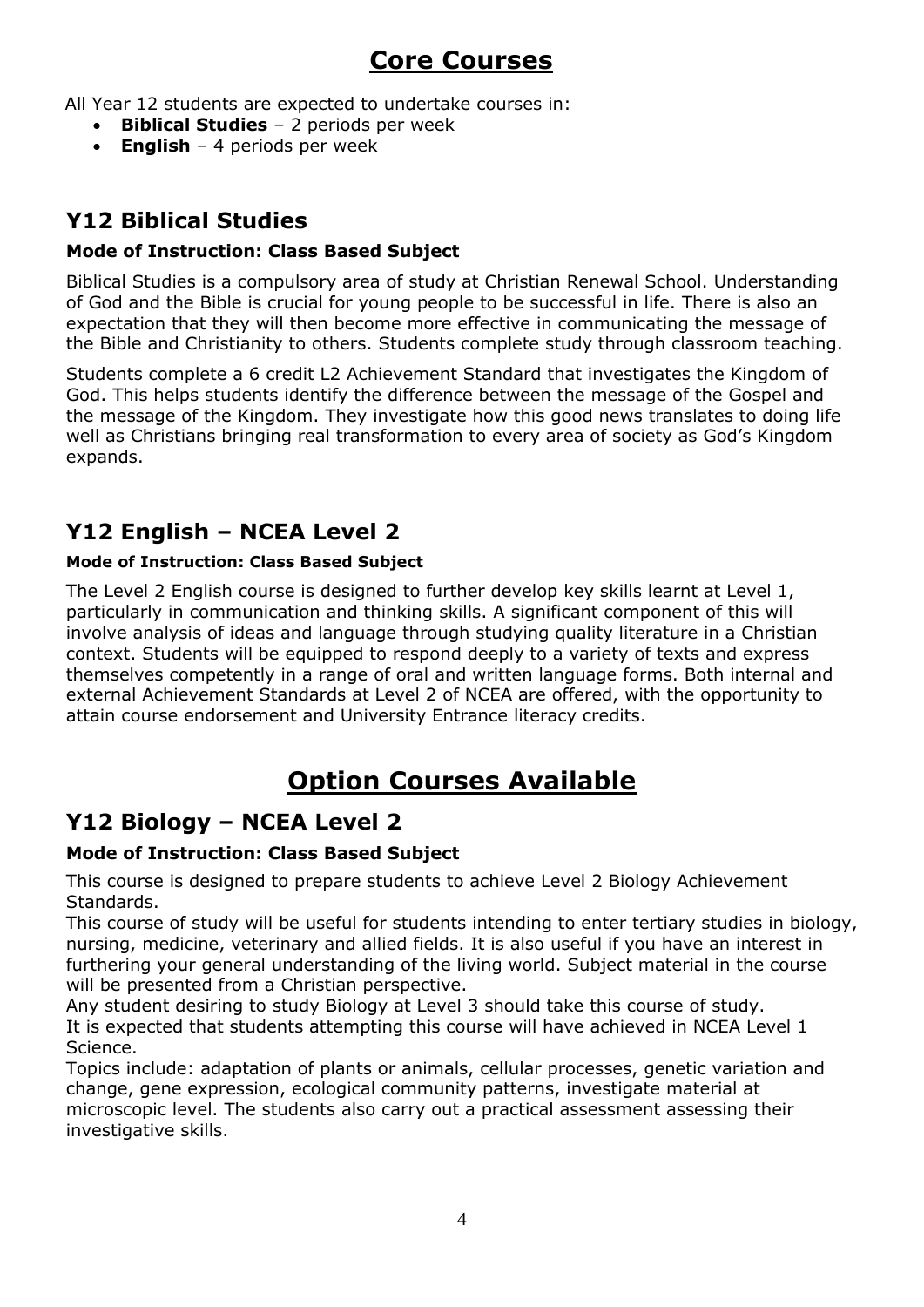# **Y12 Chemistry - NCEA Level 2**

#### **Mode of Instruction: Class Based Subject**

Chemistry is about understanding the properties of different substances and how these substances can change. Chemistry allows us to predict how substances may alter when the surrounding conditions change, or how they may react to form new substances. Chemists are continually changing matter into new and more useful products.

Chemistry goes on continuously, all around us; in the burning of fuel and rusting of cars, in the formation of snow and ice, in the industries that supply us with all our household products, and in the many biological processes that maintain the living world. Chemists and students who study chemistry use their understanding of atoms, molecules, and ions – particles that are too tiny to be seen with our eyes – to explain and predict the properties and behaviour of different materials. Without it we would not have nanotechnology, alloys, microchips and synthetic materials. The course is designed to be interesting and complete in itself so that it will contribute to you becoming a more responsible and informed citizen. Practical investigations will also be a part of this course along with practical assessments assessing their investigative skills.

## **Y12 Chinese – NCEA Level 2**

#### **Mode of Instruction: Class Based Subject**

Not only is Chinese one of the oldest living languages, but it is a major world language, spoken across the globe by billions of people. As the New Zealand population diversifies Chinese is becoming a major language in this country, while remaining highly important for trade and tourism. For some, the history and very look of its written characters is fascinating, while for others it is a chance to stay in touch with their own family background. It also explores the culture of Chinese speaking countries and acknowledges the strong Christian heritage of these countries. Currently China has the fastest-growing number of Christian believers in the world.

This course builds on language already covered in L1. It will develop your listening and speaking skills in modern standard Chinese (Mandarin), plus reading and writing of simplified characters, with Pinyin used only as a means of extending the range of language used. Students will engage regularly in spoken conversations with our support teacher, who has an extensive knowledge of the course. Students are required to translate, listen and engage with language as much as possible.

## **Y12 Christian Studies – NCEA Level 2**

#### **Mode of Instruction: Class Based Subject**

Christian Studies is a full option which students can choose in Y12, gaining 12 credits at L2 that can be added to the AS completed in Bible.

This course allows for greater depth in understanding the Bible and how students can become better prepared to influence/impact the world around them.

Topics include two of the following depending upon student interest:

- Revival through investigation of past revivals particularly the Welsh Revival and Azusa St students learn about what has been learned and the changes made in our current expression of Christianity.
- Social Action learning how current social actions come from Biblical thinking.
- Christianity and Islam students study the differences in beliefs between Christianity and Islam, identifying how these beliefs then influence daily life.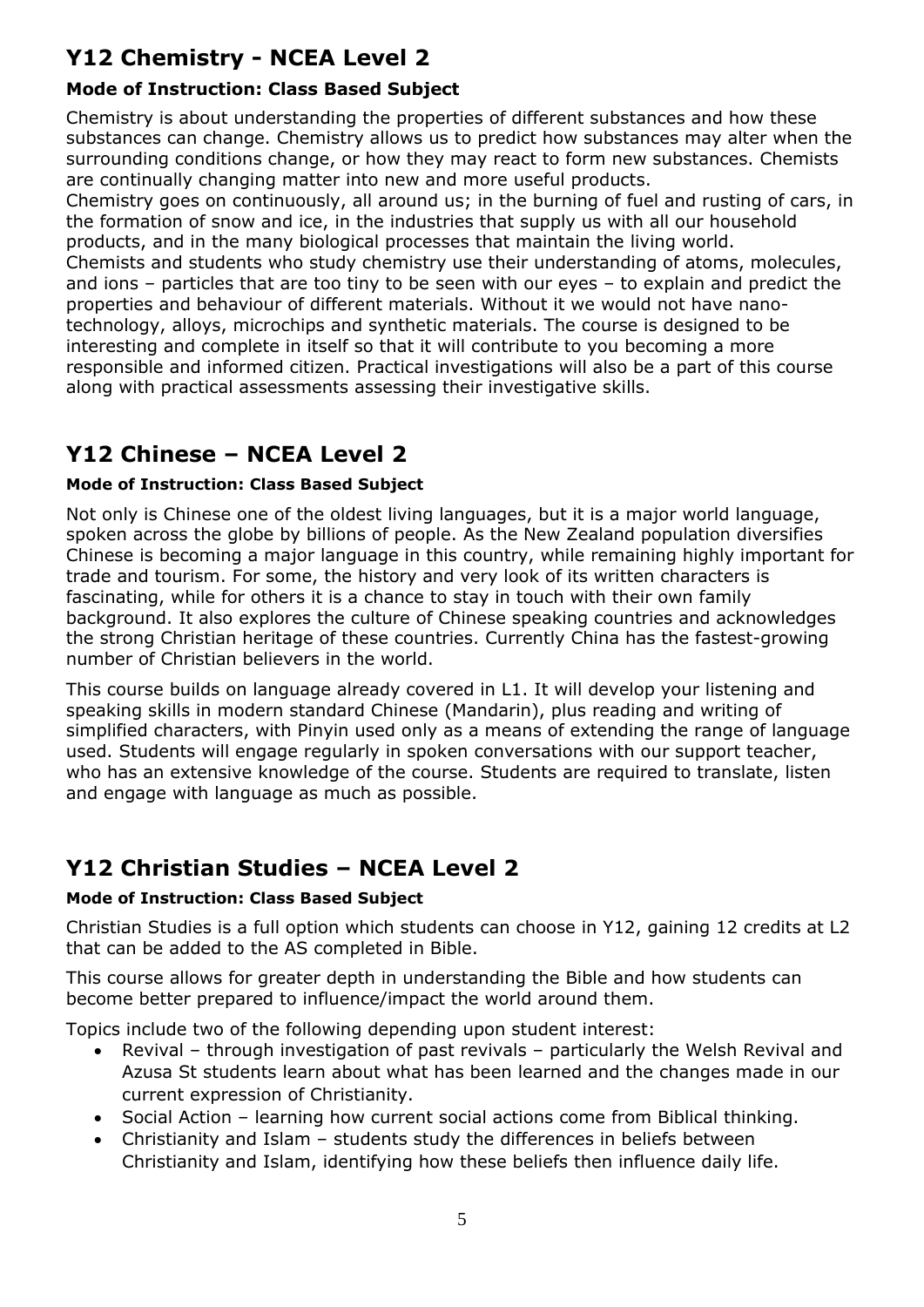# **Y12 History-NCEA Level 2**

#### **Mode of Instruction: Class Based Subject**

The Level 2 course gives students the opportunity to examine significant events in our history in depth. Students learn to set up their own research inquiry, weigh up the usefulness and reliability of historical evidence and explain different perspectives on the same event, along with the reasons for these. The skills developed through this course such as critical thinking, are applicable to many areas of employment, including foreign and internal affairs, the health sector and human resources in business.

Internal and external credits are available from this course via achievement standards towards NCEA Level 2. All of the internal standards count towards UE Literacy in reading and the external standards count for both reading and writing.

## **Y12 Mathematics for Tertiary – NCEA Level 2**

#### **Mode of Instruction: Class Based Subject**

This course is designed to enable students to gain the skills and understandings to achieve NCEA Mathematics at Level 2 as well as continue to prepare a good foundation in mathematical skills and knowledge upon which to build for higher development. Students attempting this course should have achieved at Level 1 the following:

Internal AS 1.1 Number Skills

Internal AS 1.2 Algebraic Processes

External AS 1.3 Graphs

Topics covered will include:

- algebraic manipulation and solving equations;
- calculus; graphing techniques;
- systems of equations;
- using trigonometry to solve problems;
- making statistical inference.

## **Y12 Music – NCEA Level 2**

#### **Mode of Instruction: Class Based Subject**

In the Level 2 music programme students are offered more autonomy within their learning and the standards are presented according to individual strengths. While a core programme is encouraged, students can begin to decide whether they take their music making down the route of music performance or musicology.

In all levels of the music programme students can work with industry-standard notation software, recording software and receive comprehensive musical ear training. Students will develop musical literacy by working through a range of NCEA level 2 achievement and unit standards as part of music within the sound arts.

## **Y12 Physics - NCEA Level 2**

#### **Mode of Instruction: Class Based Subject**

Physics offers an insight into the fundamental ways the world works scientifically and its relationship with technology. Essentially it is the study of the matter and energy that makes up the physical world.

An NCEA Level 2 course explores the physical world of interactions between matter and energy and relationships between physics and technology.

Any student desiring to study Physics at Level 3 will need to take this course of study. It is expected that students attempting this course will have achieved in particular AS 90940 (Mechanics) in NCEA Level 1 Science and achieved AS 91027 (Algebra) in NCEA Level 1 Mathematics. Topics include: mechanics, waves and light, electricity and magnetism, nuclear physics. Practical investigations will also be a part of this course along with practical assessments assessing their investigative skills.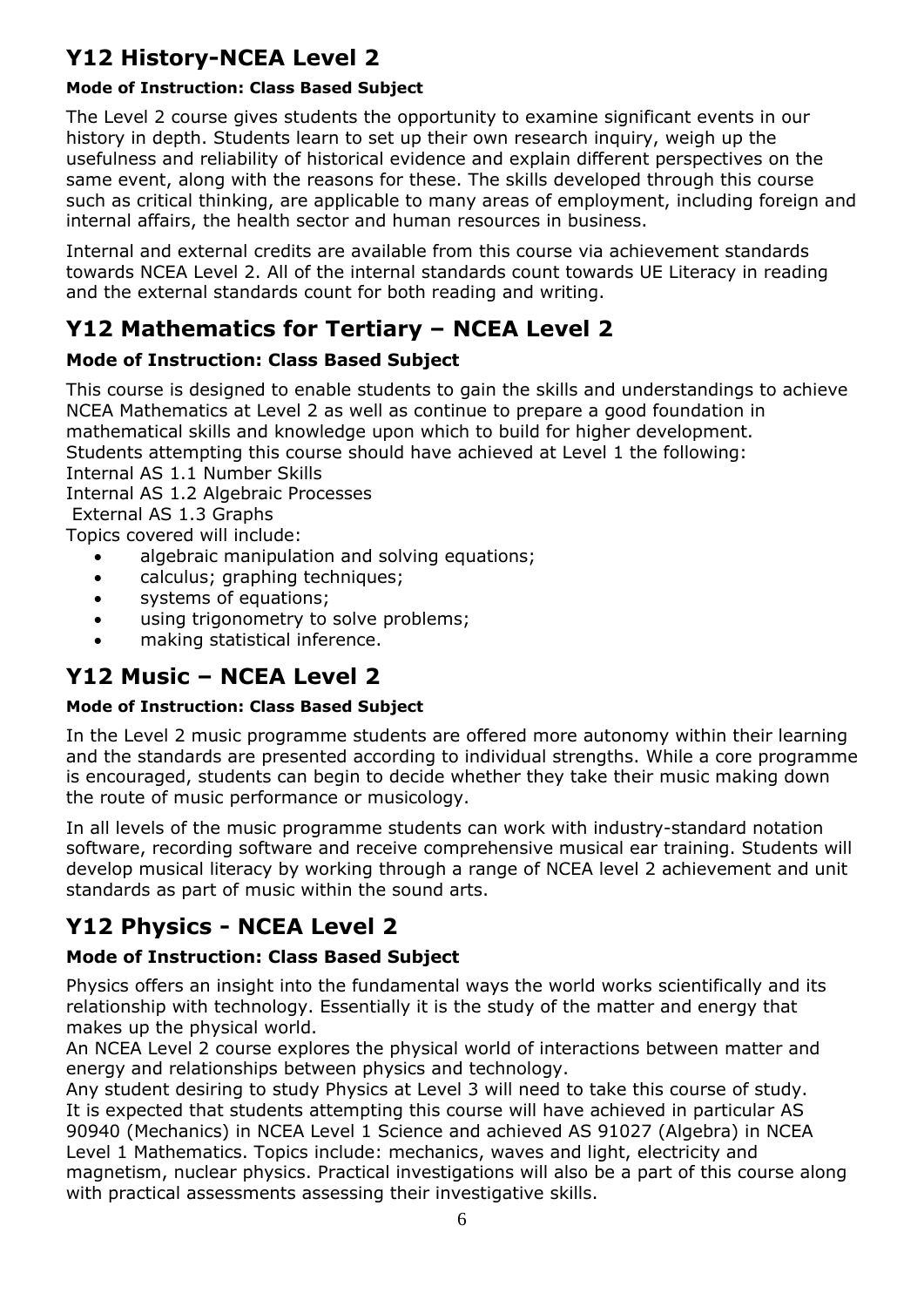# **Y12 Physical Education - NCEA Level 2**

#### **Mode of Instruction: Class Based Subject**

In year 12 Physical Education students will learn about and demonstrate a range of life skills. They will develop their attitudes, beliefs and values around self-identity, relationships, and wellbeing. They will directly learn about the processes and practices that make up an effective team. They will learn about risk management and planning through an outdoor trip. And they will learn about how to apply anatomy, biomechanics, and physiology to developing sporting skills. Activities throughout the year usually include: volleyball, turbo touch, tramping, and a range of other sports as selected by the class.

All achievement standards relate directly to participation in physical activity and will be assessed during the year internally. The structure of PE in level 2 involves participating in Physical Activities and using written reflection to show understanding of key concepts. There will be costs involved during this Term and parents will be informed what those will be. The main cost will be the overnight outdoor trip that we do.

## **Y12 Sustainability- NCEA Level 2**

#### **Mode of Instruction: Class Based Subject**

Sustainability involves relating to our environment and to each other in ways which can be maintained. Students will explore and evaluate different ways in which we relate to the earth and consider how we can live as responsible kaitiaki of the planet the Lord has entrusted to our care and promote social justice. This subject also encourages students to examine the values behind consumerism and to take responsibility for their own actions in improving biodiversity and working towards a sustainable future.

We want to equip our students to be thoughtful, well informed decision makers who can make a godly difference in the world. In addition, this course will provide a foundation for further environmental studies at tertiary level and for careers in this field which is so much at the forefront of our thinking in the twenty-first century. Both internal and external credits are available through this course towards NCEA Level 2.

## **Y12 Visual Arts Painting - NCEA Level 2**

#### **Mode of Instruction: The Correspondence School with in-School Support**

Students will explore subject matter related to interiors and/or exteriors through exercises in a range of media, presenting selected work for assessment. It is expected that students doing this course have studied at Level 1 Visual Arts.

Students who desire to study Level 3 Art will need to do this course first. Details of this course can be found at:

<http://www.tekura.school.nz/subjects-and-courses/art/AR2000>

## **Y12 Visual Design - NCEA Level 2**

#### **Mode of Instruction: Class Based Subject**

In this course, students develop literacy using digital mediums and can engage with a wider range of art experiences in increasingly complex and conscious ways.

Akonga will learn to generate, analyse, clarify, and extend ideas in the field of graphic design. These branding skills will then be outworked using industry standard design programs, such as Adobe Illustrator, InDesign and Photoshop,

Photography and design go hand in hand in visual arts. In this course, akonga will also learn the fundamentals of photography, along with how to edit the pictures in Adobe Lightroom for usage in their design work.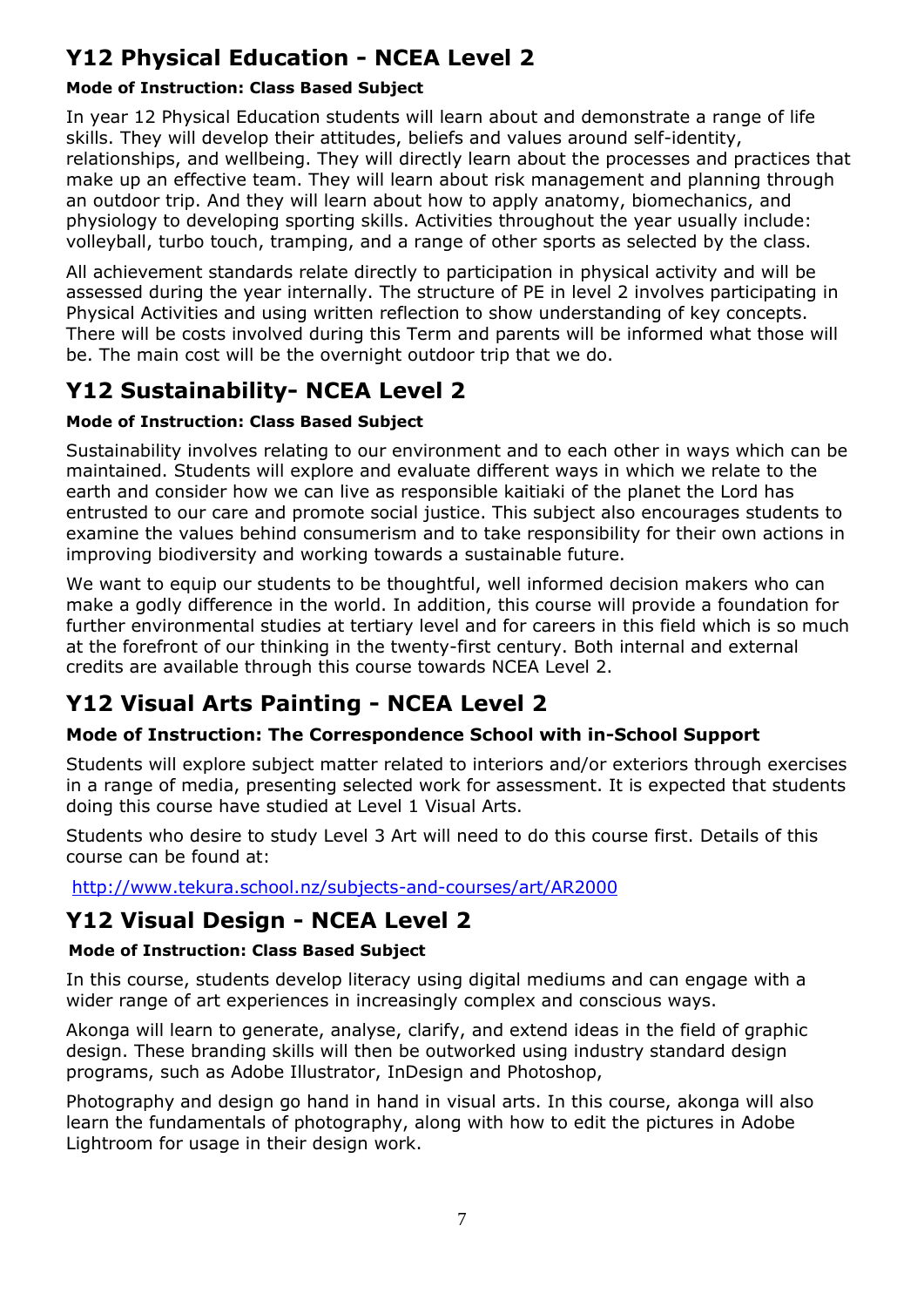## **Y12 Other Te Kura Subjects - NCEA Level 2**

#### **Mode of Instruction: The Correspondence School**

Other subjects may be taken through Te Kura by students who have proven ability to work on their own.

Not all subjects on the Te Kura website are deemed suitable for study at CRS. Students should check with Mr Harris whether it is possible to do a subject that they are interested in. Parents and students should remember that a class-based subject has many advantages over studying a subject on your own

For course information, go to:

<http://www.tekura.school.nz/subjects-and-courses/>

## **Courses Provided by Other Outside Providers**

#### **STAR Funding**

Renew School receives **STAR** (Secondary Tertiary Alignment Resource) funding from the Ministry of Education. STAR funding allows senior students a smoother transition from schooling to further training for the workplace. It allows the school to provide tertiary courses that aren't available through the normal school curriculum, while helping students explore career pathways that enable them to make informed decisions about their schooling and future work or study. It is important to note that courses that are accessed through STAR funding usually done at school in school time. *Therefore, these courses will be available to students who have proven ability to work on their own.*

Instant Unit Standards ECE Level 2 Computing Level 3 Computing

#### **GATEWAY Funding**

We also receive **GATEWAY** funding from TEC (Tertiary Education Commission). Gateway provides students with workplace learning across a range of industries and businesses around Whangarei, while they continue to study at school. It delivers a number of credits towards NCEA level 2 & 3. It also builds students' workplace experience, helping them move smoothly from school to work.

This allocated pool of funding allows us to purchase tuition from outside providers that would not normally be provided through the normal secondary curriculum.

A number of training courses that are available are given in this booklet. There may be other courses in other Industry Pathways available that we can access. There are short courses that would be helpful across a number of different pathways, and there are longer courses. Please feel free to come and talk with Mr Harris about these, and we will see what we can organize for you.

*Careful consideration needs to be given to doing these as they vary in the number of days per week that the student would be at their course and not at school. This makes it difficult to keep up with academic work in other subjects at school.*

**Any enquiries in relation to the STAR and Gateway Course should be directed to Mr Harris.**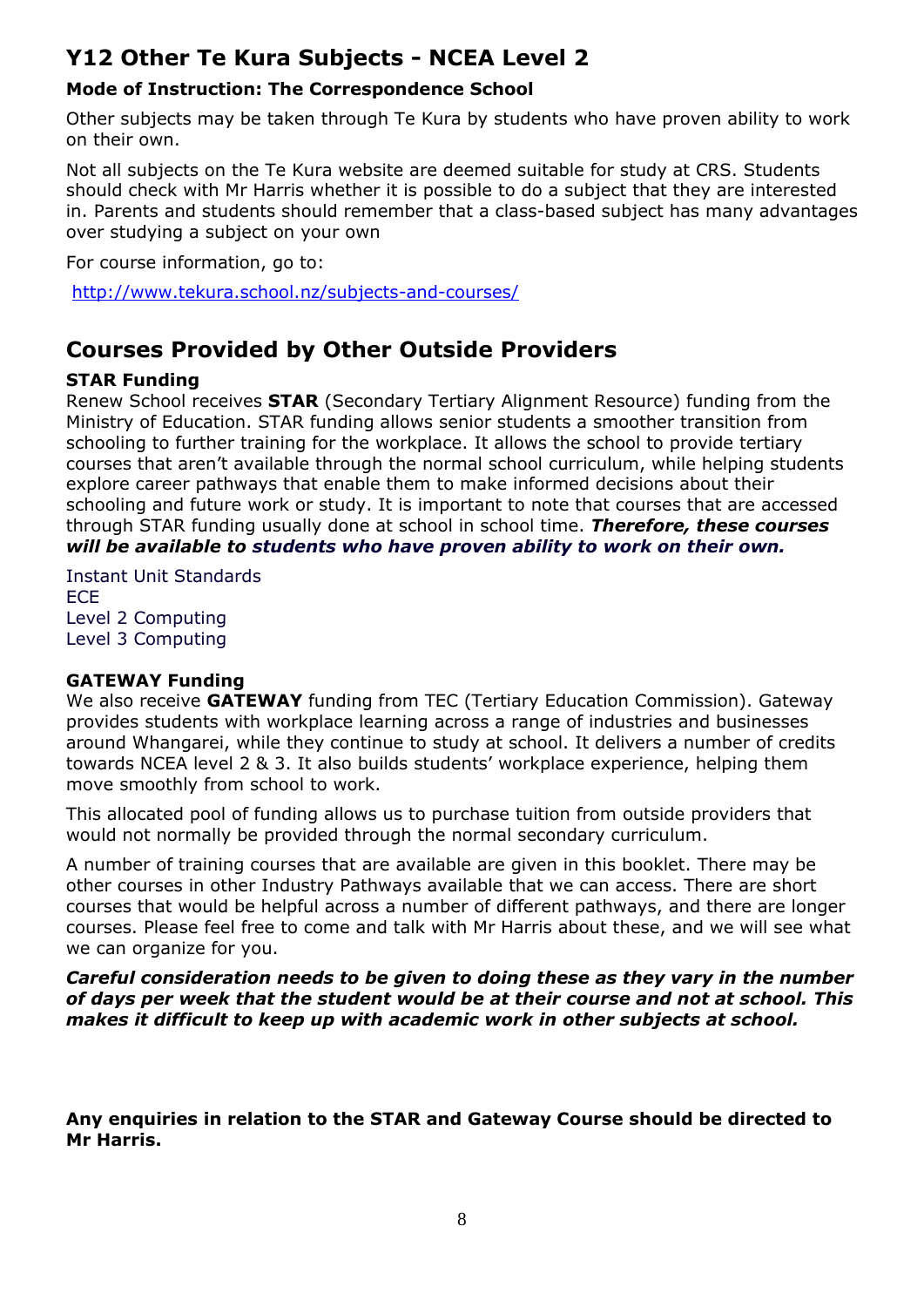# **GoldStar Training**

## *Level 1 & 2 Short Courses*

- **Health & Safety** (2 days)
- **Customer Service** (2 days)
- **Employment Skills** (2 days)
- **Communication & Assertiveness** (2 days)

## *Level 3 Short Courses*

- **Communication & Confidence** (3 days)
- **Advanced Customer Service** (2 days)
- **Interview Skills** (1 day)

## *Level 2 & Level 3 Longer Courses*

- **Retail Workplace Courses:** 9 days in the workplace (One day per week or during the School holidays)
- **Barista Workplace Courses:** 6 shifts or 3 full days working in a Café

# **NorthTec**

## *Hair and Beauty Academy*

This course is for students who are wishing to pursue a career in Hairdressing and Beauty Therapy and to have a qualification which would allow them to pathway to NZC in Hairdressing L3 or NZC in Beauty Therapy L4. Graduates will have gained skills which would then allow them to further their study or to be employed in the Hair and Beauty industries.

Student Profile:

- Year 12 and Year 13 students
- Interested in following the Hairdressing and/or Beauty Therapy pathway.

## *Health Academy*

This pathway will link students at secondary school with careers in the health industry and pathways through tertiary to those health career opportunities. Student Profile:

- Year 12
- Engaged with other Science and English subjects at school to ensure transition to Level 3 UE approved subjects related to a health pathway (desirable but not essential).
- Interested in pursuing a career in health as a carer, paramedic, doctor, midwife etc.

## *Construction Academy*

This programme aims to provide students with general construction and maintenance knowledge. It provides training across a wide range of construction and maintenance areas by giving students practical experience on small building projects. This programme is also an ideal starting point for further study in the construction sector. Student Profile:

- Year 12
- Interested in following the construction and infrastructure pathway.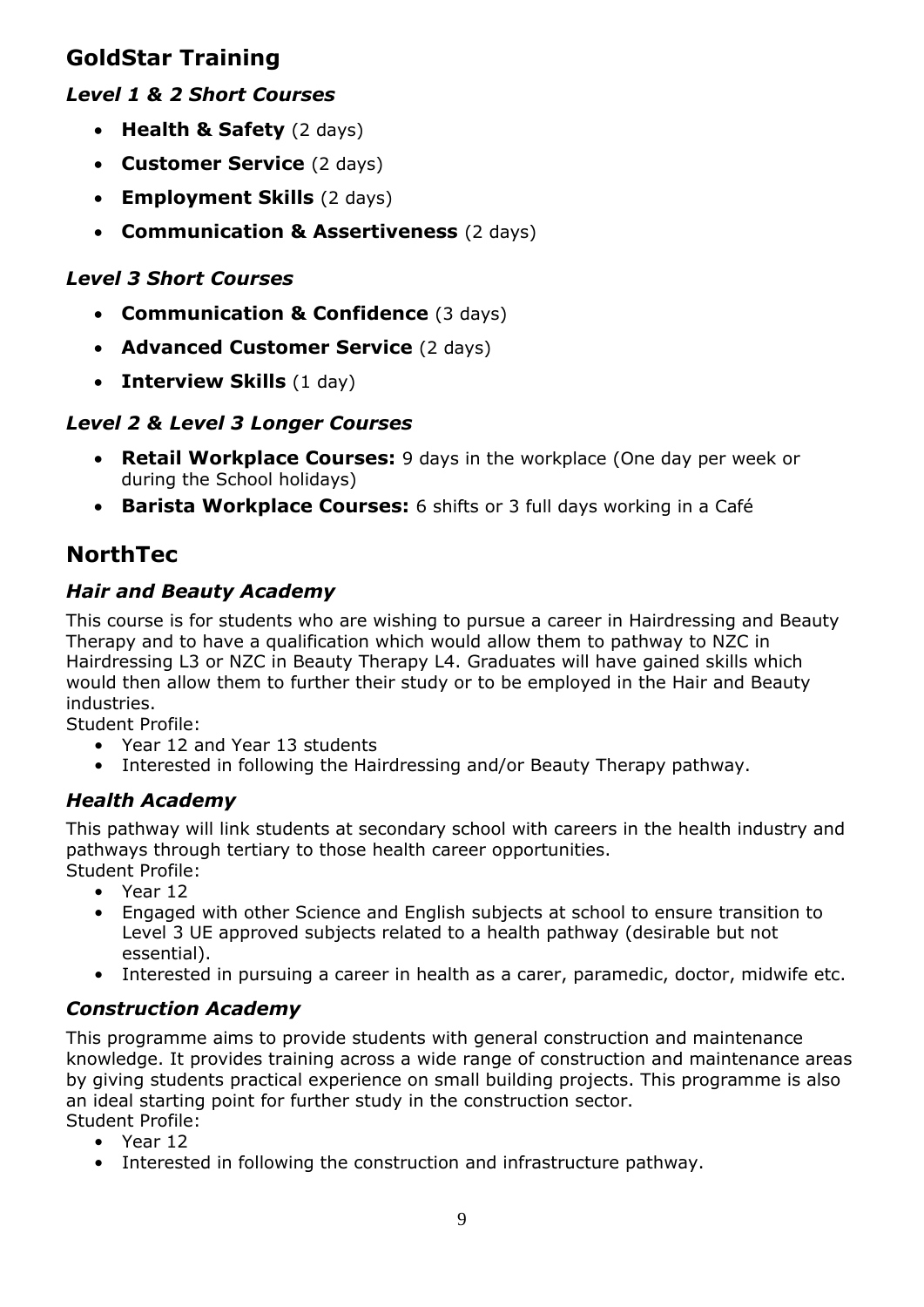#### *Automotive Academy*

A combination of Level 2 and Level 3 unit standards that will allow students to progress into one of the following automotive roles:

- ➢ Vehicle repair servicing
- $\triangleright$  Motor industry apprenticeship
- $\triangleright$  Further specialist apprenticeship

Student Profile:

- Y12 and Y13
- Career pathway in Automotive/Engineering.

#### *Cookery Academy*

This programme will give students the basic skills needed to actively participate in commercial kitchen operation. The expectation is that students, after completing the extended programme, would be eligible and given preferential entry to apply for the Level 4 Cookery Programmes. This is a programme that requires commitment and dedication from students to attend all classes. An attendance of at least 80% will be essential to ensure completion of the programme.

Student Profile:

- Year 13 (Year 12 at the discretion of the tutor)
- Interested in following the hospitality pathway with the possibility of becoming a chef.

## *Hospitality Service Academy (Level 3)*

This programme is for those wishing to pursue a career in Hospitality and to have a qualification which would allow them to pathway to NZC in Food and Beverage L4. Graduates will have gained skills which would then allow them to further study or to be employed in the service industry, particularly in Hospitality. Student Profile:

- Y13 (Year 12 at the discretion of the tutor)
- Interested in following the hospitality pathway

# **Service IQ**

#### *Retail*

Retail is an exciting career choice with loads of possibilities – from customer experience, tech expertise, merchandising, marketing, running a store, to management at head office. This course has an experience component with a work placement for a period of time. This experience component can be done at any of the following commercial outlets:

- Noel Leeming
- Farmers
- Countdown
- Warehouse
- Warehouse Stationery
- MacDonalds
- ZEnergy

# **The Learning Place**

#### *Level 2 & Level 3 Short Courses*

• **Leadership in the Workplace** (2 days). This course is designed to help learners lead, manage and communicate with a diverse range of people and cultures in the workplace. Perfect for school leaders, students in employment and those aspirting to a leadership role.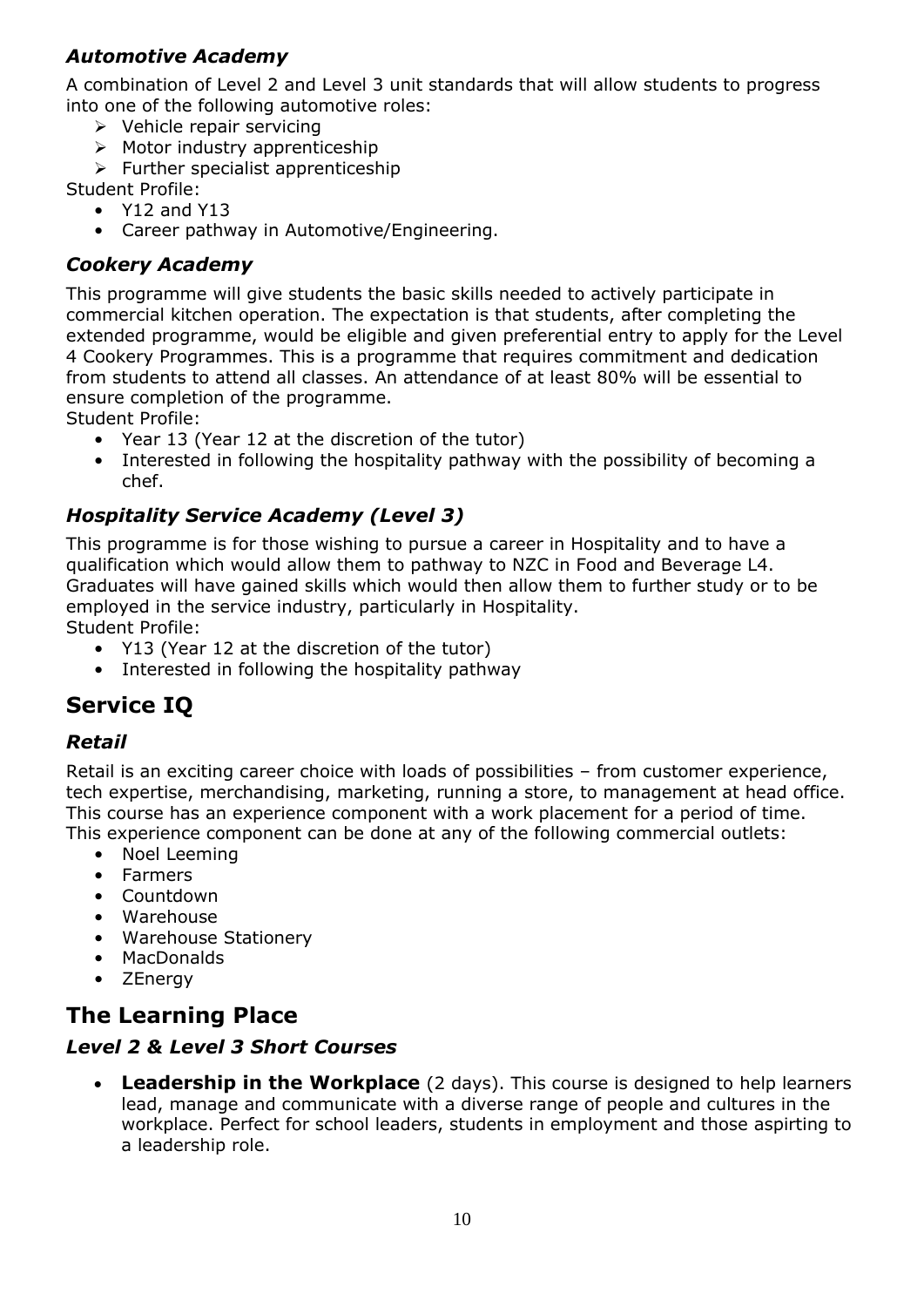- **Team Work** (2 days). This course encourages students to interact and participate with others in a team environment. Learners will communicate and contribute with their team to achieve a common goal. Perfect for encouraging learners to work with others in a safe and positive way.
- **Communication** (2 days). This course develops learners' speaking, presenting and listening skills and is an exciting opportunity for students to learn about and present a range of communication skills in different contexts. Learners will present social speech, deliver a presentation, and interact and respond with others. Perfect for all students needing to come out of their shell or develop their communication skills.
- **Life Skills** (2 days). This course will equip learners with time management, problem solving and CV writing abilities. Learners will explore real life scenarios and develop independence skills. Perfect for students loving into the workforce, taking on further study or leaving home. Learners will need to have achieved their Level 1 Literacy to do this course.
- **Customer Services Star** Level 2 (2 days). This course introduces learners to the basic principles of customer service in a retail environment. Students will learn store policies, deal with customer complaints and interact with customers in a range of scenarios. Perfect for students aiming to or are currently working in retail environments.
- **Customer Services Advanced** Level 3 (2 days). This course progresses learners' understanding of customer service, exposing them to a wide range of sales contexts. Students will interact in a range of scenarios that explore phone enquiries, retail and distribution skills and product and service knowledge. Perfect for students aspiring to a career in customer service.
- **Barista** Level 2 (2 days). This course introduces learners to the history of coffee and builds a foundation of barista skills. Students will use commercial expresso machines to practise standard industry techniques. Perfect for students wanting to learn a valuable skill for gaining employment.
- **Advanced Barista** Level 3 (2 days). This course advances learners' barista skills, helping them prepare and present espresso beverages that meet industry standards. Perfect for students who have completed introductory barista courses or have prior experience working on espresso machines.
- **Table Service** (2 days). This course prepares learners for waitstaff positions. Students will gain an in-depth understanding of menu types, food service styles, preparing ideas for service and providing excellent table service. Perfect for students wanting to or currently working in the hospitality industry.
- **Food Safety** (1 day). This course develops learners' use of food safety methods in a supervised environment. Students will demonstrate effective food practises while preparing food. This unit standard is a common workplace requirement and perfect for students wanting to or currently working in the food industry.
- **Security** (2 days). This course introduces learners to New Zealand's security industry. Students will experience realistic conflict situations and manage these appropriately. Perfect for students interested in a career in security, the defence force or police. This is the required mandatory training for working in the security industry.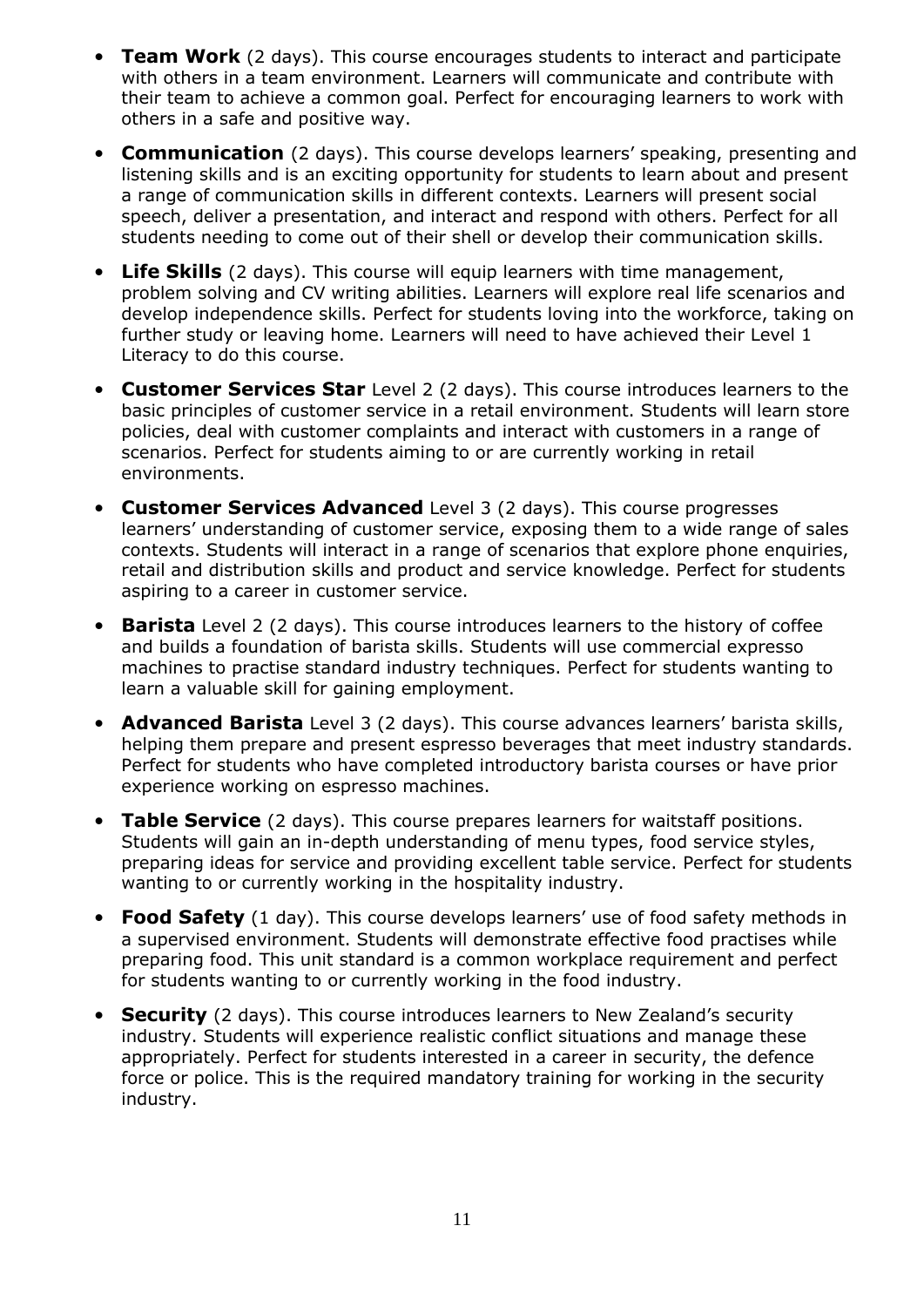| <b>Student Subject Pathways</b>                                         |                         |                         |                         |                                         |                                      |  |  |  |
|-------------------------------------------------------------------------|-------------------------|-------------------------|-------------------------|-----------------------------------------|--------------------------------------|--|--|--|
| <b>Class-Based</b>                                                      |                         |                         |                         |                                         |                                      |  |  |  |
| Subject                                                                 | Year 9                  | Year 10                 | Year 11                 | Year 12                                 | Year 13                              |  |  |  |
| <b>Biblical Studies</b>                                                 | <b>Biblical Studies</b> | <b>Biblical Studies</b> | <b>Biblical Studies</b> | <b>Biblical Studies</b>                 | <b>Biblical Studies</b>              |  |  |  |
|                                                                         |                         |                         |                         | <b>Christian Studies</b>                | <b>Christian Studies</b>             |  |  |  |
| <b>The Arts</b>                                                         | <b>Visual Art</b>       | <b>Visual Art (TK)</b>  | Visual Art (TK)         | <b>Visual Art Paint (TK)</b>            | Visual Art Paint (TK)                |  |  |  |
| <b>NOTE:</b>                                                            | <b>Performance Art</b>  | <b>Performance Art</b>  | <b>Performance Art</b>  | <b>Performance Art</b>                  |                                      |  |  |  |
| Visual Art with (TK) will                                               | <b>Drama</b>            |                         |                         | <b>Drama</b>                            |                                      |  |  |  |
| have in-class support                                                   |                         |                         |                         | <b>Visual Design and</b><br>Photography | <b>Visual Design and Photography</b> |  |  |  |
|                                                                         | <b>Music</b>            | <b>Music</b>            | L1 Music                | <b>L2 Music</b>                         | L3 Music                             |  |  |  |
| <b>English</b>                                                          | English                 | English                 | <b>English</b>          | <b>English</b>                          | English                              |  |  |  |
| <b>Health and PE</b>                                                    | <b>Health and PE</b>    | <b>Health and PE</b>    | <b>Health and PE</b>    | <b>Health and PE</b>                    | <b>Health and PE</b>                 |  |  |  |
| <b>Languages</b>                                                        | Te Reo                  | Te Reo (TK)             | Te Reo (TK)             | Te Reo (TK)                             | Te Reo (TK)                          |  |  |  |
| <b>NOTE:</b><br>Those Languages with (TK)<br>will have in-class support | Chinese                 | Chinese                 | Chinese                 | Chinese                                 | Chinese                              |  |  |  |
|                                                                         | French                  | French (TK)             | French (TK)             | French (TK)                             | French (TK)                          |  |  |  |
|                                                                         | German (TK)             | German (TK)             | German (TK)             | German (TK)                             | German (TK)                          |  |  |  |
|                                                                         | Spanish (TK)            | Spanish (TK)            | Spanish (TK)            | Spanish (TK)                            | Spanish (TK)                         |  |  |  |
|                                                                         | Japanese (TK)           | Japanese (TK)           | Japanese (TK)           | Japanese (TK)                           | Japanese (TK)                        |  |  |  |
| <b>Mathematics and Statistics</b>                                       | <b>Mathematics</b>      | <b>Mathematics</b>      | <b>Mathematics</b>      | <b>Mathematics</b>                      | <b>Mathematics</b>                   |  |  |  |
| <b>Sciences</b>                                                         | Science                 | Science                 | Science                 | <b>Biology</b>                          | <b>Biology</b>                       |  |  |  |
|                                                                         |                         |                         |                         | Chemistry                               | Chemistry                            |  |  |  |
|                                                                         |                         |                         |                         | Physics                                 | <b>Physics</b>                       |  |  |  |
| <b>Social Sciences</b>                                                  | <b>Social Studies</b>   | <b>Social Studies</b>   | <b>History</b>          | <b>History</b>                          | <b>History</b>                       |  |  |  |
|                                                                         |                         |                         |                         | Sustainability                          | Sustainability                       |  |  |  |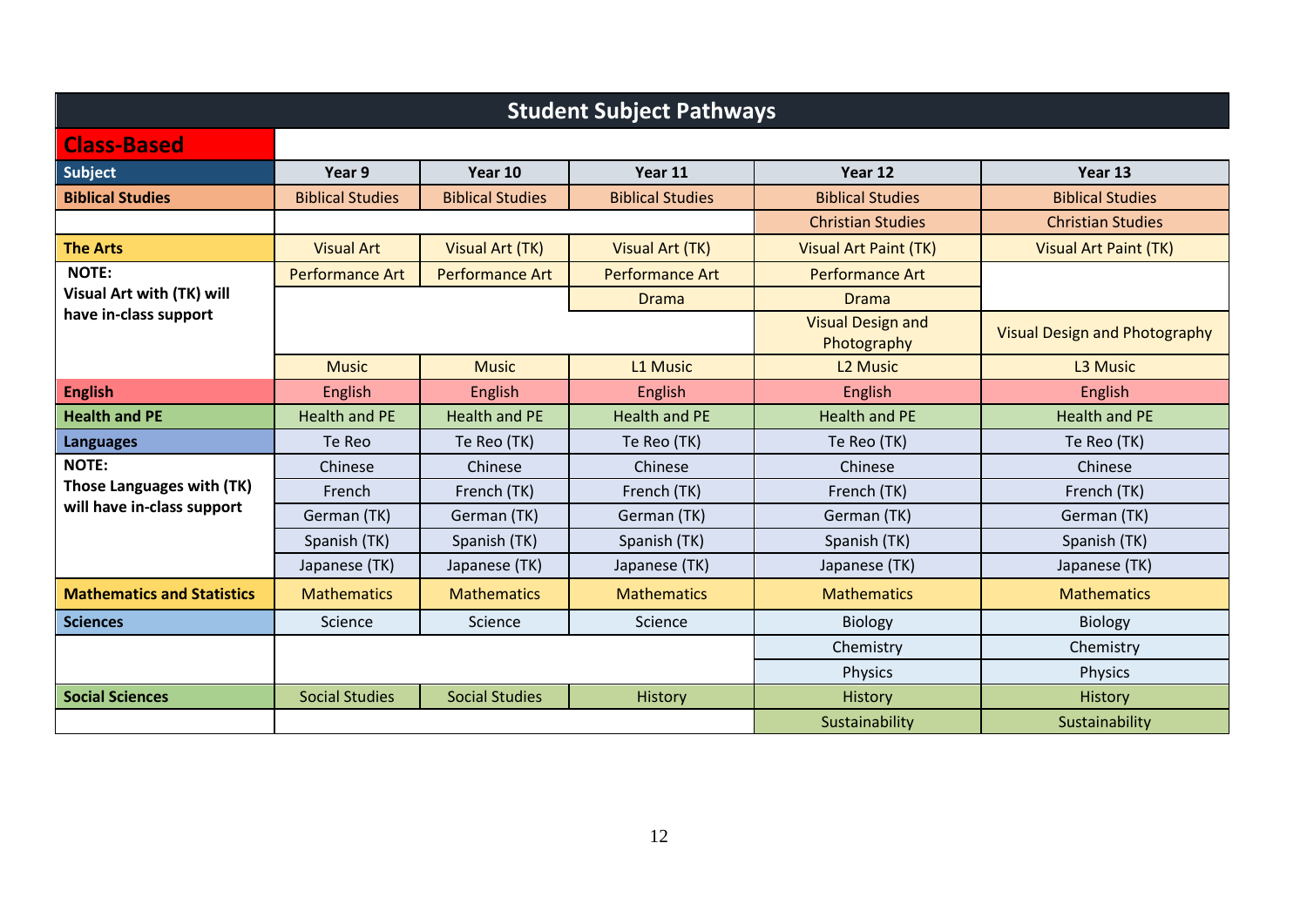| <b>Te Kura Courses</b>            |                                                   |                         |                                   |                                   |  |
|-----------------------------------|---------------------------------------------------|-------------------------|-----------------------------------|-----------------------------------|--|
| Subject                           | Year 10                                           | Year 11                 | Year 12                           | Year 13                           |  |
|                                   | <b>Level 5 Curriculum</b>                         | Level 1                 | Level 2                           | Level 3                           |  |
| <b>Business Studies</b>           |                                                   | <b>Business Studies</b> | <b>Business Studies</b>           |                                   |  |
| <b>Commerce Studies</b>           |                                                   | <b>Commerce Studies</b> | <b>Commerce Studies</b>           |                                   |  |
| <b>Digital Technology</b>         | Digital Technology                                | Digital Technology      | Digital Technology                | Digital Technology                |  |
| <b>Economics</b>                  |                                                   | Economics               | Economics                         | Economics                         |  |
| <b>Media Studies</b>              |                                                   | <b>Media Studies</b>    | <b>Media Studies</b>              | Media Studies                     |  |
| <b>Primary Production</b>         | Primary<br>Agriculture/Horticulture<br>Production |                         | Agriculture/Horticulture          | Agriculture/Horticulture          |  |
| <b>Star/Gateway</b>               |                                                   |                         | <b>Level 2</b>                    | Level 3                           |  |
| <b>Art Academy</b>                |                                                   |                         | Art Academy                       | Art Academy                       |  |
| <b>Automotive</b>                 |                                                   |                         | Automotive                        | Automotive                        |  |
| Construction                      |                                                   |                         | Construction                      | Construction                      |  |
| <b>Computing</b>                  |                                                   |                         | <b>Computer Studies</b>           | <b>Computer Studies</b>           |  |
| Cookery                           |                                                   |                         | Cookery Academy                   | Cookery Academy                   |  |
| <b>Customer Services</b>          |                                                   |                         | <b>Customer Services</b>          | <b>Advanced Customer Services</b> |  |
| <b>Digital Art and Design</b>     |                                                   |                         |                                   | Digital Art and Design            |  |
| <b>Early Childhood</b>            |                                                   |                         | <b>ECE</b>                        | <b>ECE</b>                        |  |
| <b>Employment Skills</b>          |                                                   |                         | <b>Employment Skills</b>          |                                   |  |
| <b>Equine</b>                     |                                                   |                         | Equine                            | Equine                            |  |
| <b>Graphic Fashion and Design</b> |                                                   |                         | <b>Graphic Fashion and Design</b> | <b>Graphic Fashion and Design</b> |  |
| <b>Hair and Beauty</b>            |                                                   |                         | Hair and Beauty                   | Hair and Beauty                   |  |
| <b>Health</b>                     |                                                   |                         | <b>Health Academy</b>             | Health Academy                    |  |
| <b>Hospitality</b>                |                                                   |                         | Hospitality                       | Hospitality                       |  |
| <b>Life Skills</b>                |                                                   |                         | Life Skills                       |                                   |  |
| <b>Retail Services</b>            |                                                   |                         | Retail                            | Retail                            |  |
| <b>Workplace Skills</b>           |                                                   |                         | <b>Workplace Skills</b>           | <b>Workplace Skills</b>           |  |